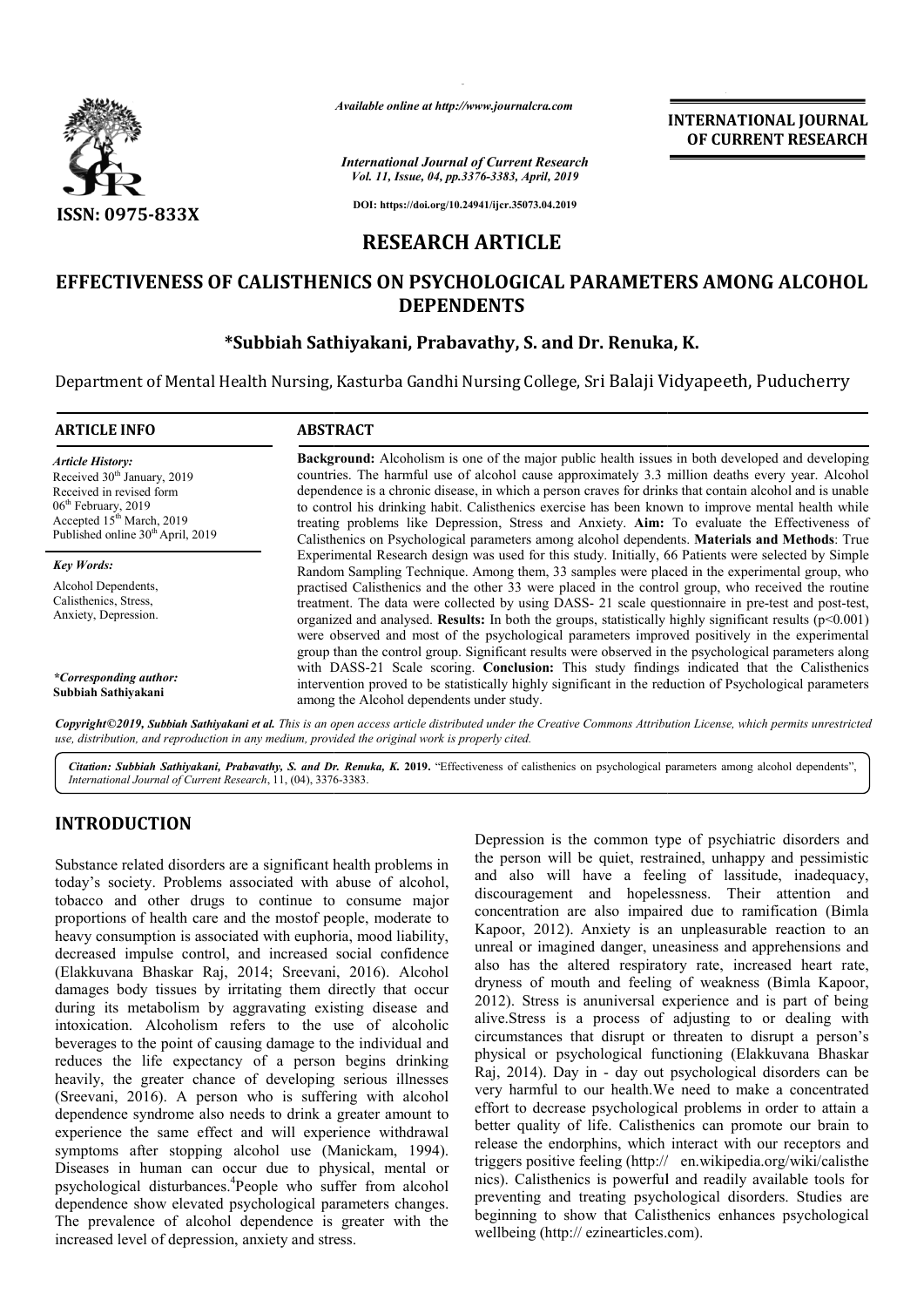A research was conducted to study alcoholic patients experiencing psychological symptoms during their alcohol abuse treatment. Findings showed that there was a significant level of improvement score  $(p<0.01)$  and high satisfaction score  $(p<0.05)$ . The outcome of the studies showed that alcohol-dependent patients have psychological distress problems (Simpson, 2013). A quantitative study method shown the findings of depression level, 36% of samples were experiencing severe depression, 36% anxiety level and 38% severe stress (Faulkner, 2001). A study examined the effect of walking exercise on depression, in people >65 years, with moderate to severe depression and showed a positive impact of walking in people with severe and moderate depression.  ${}^{10}$ A very large number of people, their families and communities suffer the consequences of the harmful use of alcohol through injuries, violence, mental health problems and diseases such as stroke and cancer". Now, "It's time to steer up action to prevent this serious threat to the development of healthy societies (http:// www.livemint.com)." The present study was an attempt to identify the effects of Calisthenics on psychological wellbeing among alcohol dependents. So the researcher has stated the problem of the study as the effectiveness of Calisthenics on Psychological parameters among Alcohol Dependents. The study finding has revealed that the levels of Psychological parameters among Alcohol dependents showed significant changes before and after Calisthenics.

## **MATERIALS AND METHODS**

The Quantitative research approach study was chosen to assess the effectiveness of Calisthenics on Psychological Parameters among the Alcohol Dependents in a selected De-Addiction Centre. The research design chosen for the study was true experimental and the Calisthenics as an independent variable and Psychological parameters as a dependent variable. Ethical clearance from the Institutional Human Ethics Committee was obtained. Content validity and reliability was verified with psychiatry experts. A pilot study (a small scale version or trial) on ten alcohol dependents was carried out first. The sample size was arrived at by using power analysis with the confidence of 90 %. The Sample was selected using inclusion and exclusion criteria and Simple Random Sampling technique (Lottery method). Among 66 alcohol dependents, 33 subjects were placed in the experimental group and 33 subjects were placed in the control group. Calisthenics was administered for 33 subjects for 35 minutes daily for 21 days and the control group went with their routine treatment. The results were assessed in terms of Frequency and percentage. Paired T-Test, Chi-square test and Wilcox on Signed Ranks test, were carried out to test the association between socio-demographic, psychological parameters and alcohol use. The results showed a statistically highly significant value  $(p<0.001)$  and most of the psychological parameters improved positively in the experimental group than the control group.

## **RESULTS**

### **The study findings are presented in sections as follows:**

**Section-A:** Distribution of demographic variables of Alcoholic Dependents with depression, anxiety and stress**.**

**Section-B:** Assessment of pre-test and post-test levels of depression, anxiety and stress among Alcoholic Dependents

**SECTION-C:** Effectiveness of Calisthenics Intervention on the levels of depression, anxiety and stress among Alcoholic Dependents.

**SECTION-D:** Association between the levels of depression, anxiety and stress among Alcoholic Dependents with their selected demographic variables.

### **SECTION-A**

**Distribution of Demographic variables of Alcohol dependents with Depression, Anxiety and Stress:** Amongst the 66 total alcohol dependents, 40 (60.6%) of them were between 20-30 years, 23 (34.8%) of them 31-40 years, 3 (4.5%) of them were in 41-50 years and 48 (72.7%) of them were belongs to Hindu, 17 (25.8%) were of them belongs to Muslims and 1 (1.5%) were of them Christian, 6 (9.1%) of them had no formal education, 26(39.4%) of them primary school level, 6(9.1%) of them high school level and 28(42.4%) of them were graduate. The demographics data of our study population is given in Table1.

**SECTION – B Assessment of Pre-Test and Post-Test level of Depression, Anxiety and Stress among Experimental and Control Group of Alcoholic Dependents: Fig 1:** reveals, the pre-test 1 experimental group 24.2% had severe depression and 75.6% had extremely depression and none of them belong to mild and moderate depression. In control group 3% had moderate depression 36.4% had severe depression and 60.6% had extremely depression.

Fig 2: depicts, post - test 1 experimental group 69.7% had belong to normal stage and 27.2% had mild depression and 3% had moderate depression and none of them belong to severe and extremely severe depression. In control group 3% had moderate depression 42.4% had severe depression and 5.6% had extremely depression. Fig3: highlights, pretest level for the anxiety among alcohol dependents in Pre-test 2. In Pre-test 2 experimental group 54.5% had severe anxiety and 45.5% had extremely anxiety and none of them belong to mild and moderate anxiety. In control group 12.1% had moderate anxiety 57.6% had severe anxiety and 30.3% had extremely anxiety. Fig4: depicts, post - test 2 experimental group 69.7% had belong to normal level and 24.2% had mild Anxiety and 6.1% had moderate Anxiety and none of them belong to severe and extremely severe Anxiety. In control group 12.1% had moderate Anxiety n 60.6% had severe Anxiety n and 27.3% had extremely Anxiety. Fig5: highlights, the pre-test 3 experimental group 45.5% had severe Stress and 54.5% had extremely Stress and none of them belong to mild and moderate Stress. In control group 48.5% had severe Stress and 51.5% had extremely Stress. Fig6: highlights, post - test 3 experimental group 69.7% had belong to normal level and 27.3% had mild Stress and none of them belong to moderate, severe and extremely severe Stress. In control group 9.1% had moderate Stress 84.8% had severe Stress and 6.1% had extremely severe Stress

### **SECTION – C: Effectiveness of Calisthenics intervention on level of Depression, Anxiety and Stress**

**Figure1:** Highlights, pre-test 1 the mean and SD value of experimental and Control groups were 35.2, 3.19 and 27.8, 3.31 respectively and post-test 1 the mean and SD value of experimental and control groups was 7.3, 3.88 and 26.9, 3.04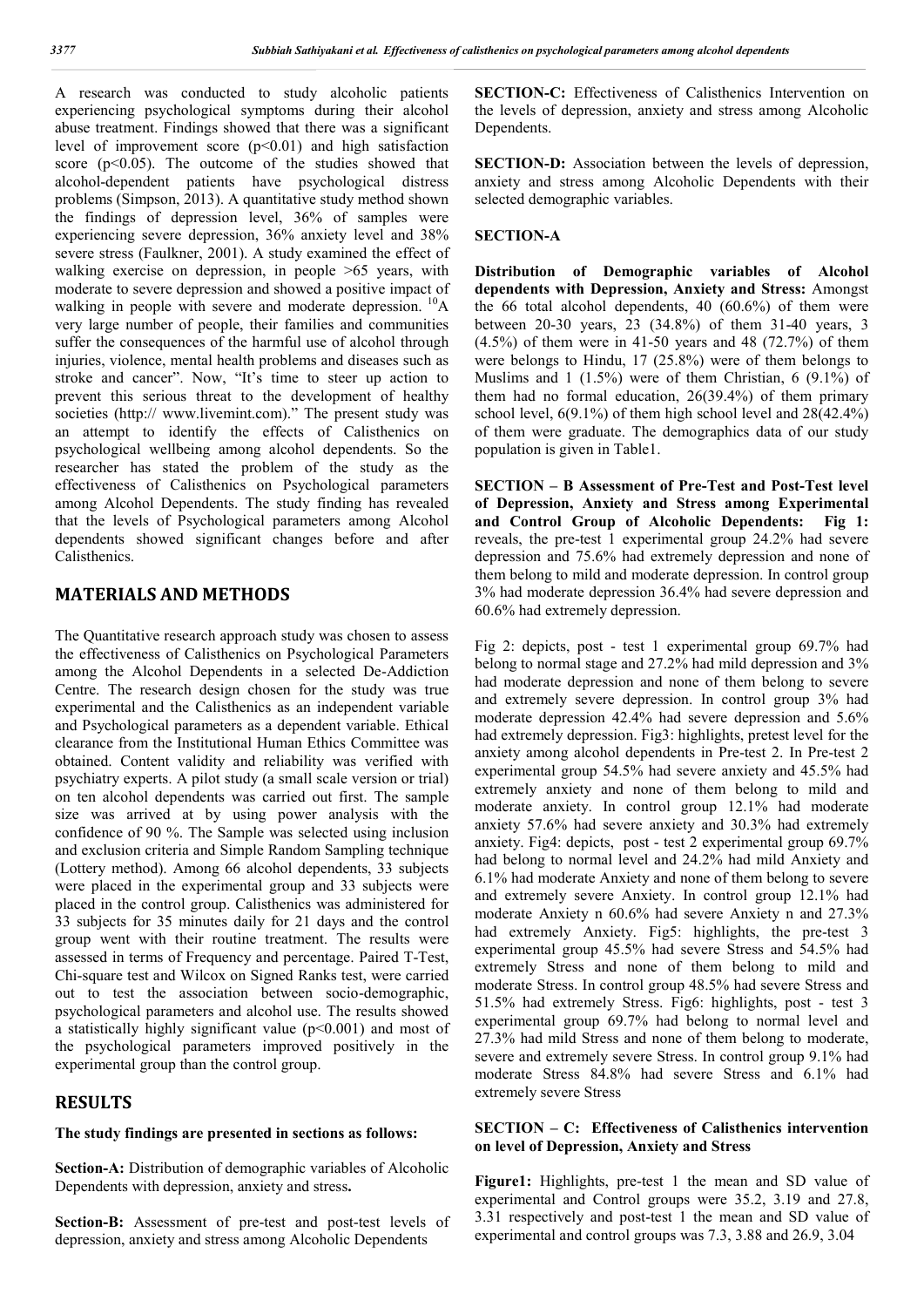| Demographic Variable             |                     | Group                     |                |                  |                  | Total          |                |
|----------------------------------|---------------------|---------------------------|----------------|------------------|------------------|----------------|----------------|
|                                  |                     | <b>Experimental Group</b> |                |                  | Control Group    |                |                |
|                                  |                     | N                         | $\frac{0}{0}$  | N                | $\frac{0}{0}$    | N              | $\frac{0}{0}$  |
|                                  | $20-30$ years       | 15                        | 45.5           | 25               | 75.8             | 40             | 60.6           |
| Age                              | 31-40 years         | 16                        | 48.5           | 7                | 21.2             | 23             | 34.8           |
|                                  | 41-50 years         | $\overline{2}$            | 6.1            | $\mathbf{1}$     | 3                | $\overline{3}$ | 4.5            |
|                                  | Hindu               | 22                        | 66.7           | 26               | 78.8             | 48             | 72.7           |
| Religion                         | Muslim              | 11                        | 33.3           | 6                | 18.2             | 17             | 25.8           |
|                                  | Christian           | $\overline{0}$            | $\mathbf{0}$   | $\mathbf{1}$     | 3                | $\mathbf{1}$   | 1.5            |
| <b>Educational Qualification</b> | No formal education | $\overline{3}$            | 9.1            | 3                | 9.1              | 6              | 9.1            |
|                                  | Primary school      | 11                        | 33.3           | 15               | 45.5             | 26             | 39.4           |
|                                  | High school         | 3                         | 9.1            | 3                | 9.1              | 6              | 9.1            |
|                                  | Graduate            | 16                        | 48.5           | 12               | 36.4             | 28             | 42.4           |
|                                  | Daily Wages         | $\mathfrak{Z}$            | 9.1            | 4                | 12.1             | $\tau$         | 10.6           |
|                                  | <b>Business</b>     | 10                        | 30.3           | 11               | 33.3             | 21             | 31.8           |
| Occupation                       | Private Employee    | 19                        | 57.6           | 16               | 48.5             | 35             | 53             |
|                                  | Government Employee | $\mathbf{1}$              | $\mathfrak{Z}$ | $\overline{c}$   | 6.1              | $\overline{3}$ | 4.5            |
|                                  | Less than Rs. 2000  | $\overline{2}$            | 6.1            | $\mathbf{1}$     | $\overline{3}$   | $\overline{3}$ | 4.5            |
|                                  | Rs. 2001- Rs. 4000  | $\mathbf{1}$              | $\mathfrak{Z}$ | $\mathbf{1}$     | $\overline{3}$   | 2              | $\mathfrak{Z}$ |
| Monthly Income                   | Rs. 4001- Rs. 5000  | $\mathbf{1}$              | $\mathfrak{Z}$ | 2                | 6.1              | $\mathfrak{Z}$ | 4.5            |
|                                  | Rs 5001 - Rs. 6000  | 5                         | 15.2           | $\overline{4}$   | 12.1             | 9              | 13.6           |
|                                  | Above Rs. 6000      | 24                        | 72.7           | 25               | 75.8             | 49             | 74.2           |
|                                  | Married             | 14                        | 42.4           | 7                | 21.2             | 21             | 31.8           |
| Marital Status                   | Unmarried           | 18                        | 54.5           | 25               | 75.8             | 43             | 65.2           |
|                                  | Widower             | $\mathbf{1}$              | $\overline{3}$ | $\mathbf{1}$     | 3                | $\overline{2}$ | $\overline{3}$ |
| Type of Family                   | Nuclear             | 21                        | 63.6           | 27               | 81.8             | 48             | 72.7           |
|                                  | Joint               | 12                        | 36.4           | 6                | 18.2             | 18             | 27.3           |
| Type of Admission                | Voluntary           | 13                        | 39.4           | 13               | 39.4             | 26             | 39.4           |
|                                  | By relatives        | 19                        | 57.6           | 20               | 60.6             | 39             | 59.1           |
|                                  | By force            | 1                         | $\mathfrak{Z}$ | $\boldsymbol{0}$ | $\boldsymbol{0}$ | $\mathbf{1}$   | 1.5            |
| Number of Children               | None                | $20\,$                    | 60.6           | 15 <sup>7</sup>  | 45.5             | 35             | 53             |
|                                  | $1-2$               | 12                        | 36.4           | 13               | 39.4             | 25             | 37.9           |
|                                  | $3 - 4$             | $\mathbf{1}$              | $\mathfrak{Z}$ | 5                | 15.2             | 6              | 9.1            |
| Duration of addiction in alcohol | 1-4 years           | 5                         | 15.2           | $\tau$           | 21.2             | 12             | 18.2           |
|                                  | 5-9 years           | 5                         | 15.2           | 13               | 39.4             | 18             | 27.3           |
|                                  | 10-15 Years         | 18                        | 54.5           | 10               | 30.3             | 28             | 42.4           |
|                                  | Above 15 years      | 5                         | 15.2           | $\mathbf{3}$     | 9.1              | 8              | 12.1           |
| Frequency intake of alcohol      | occasional          | 12                        | 36.4           | 11               | 33.3             | 23             | 34.8           |
|                                  | Once a week         | 15                        | 45.5           | 10               | 30.3             | 25             | 37.9           |
|                                  | Once a month        | $\mathfrak{Z}$            | 9.1            | $\overline{0}$   | $\overline{0}$   | $\overline{3}$ | 4.5            |
|                                  | Daily               | $\mathfrak{Z}$            | 9.1            | 12               | 36.4             | 15             | 22.7           |
| Influenced by whom               | Family members      | $\mathbf{1}$              | $\mathfrak{Z}$ | $\overline{2}$   | 6.1              | $\mathbf{3}$   | 4.5            |
|                                  | Friends             | 28                        | 84.8           | 27               | 81.8             | 55             | 83.3           |
|                                  | Neighbours          | $\overline{4}$            | 12.1           | 4                | 12.1             | 8              | 12.1           |
| Amount of intake per day         | 180-360 ml          | 24                        | 72.7           | 19               | 57.6             | 43             | 65.2           |
|                                  | 360-450 ml          | 5                         | 15.2           | 8                | 24.2             | 13             | 19.7           |
|                                  | 450-750 ml          | $\overline{4}$            | 12.1           | 6                | 18.2             | 10             | 15.2           |

## **Table 1. Frequency and percentages distribution of demographic variables of subjects**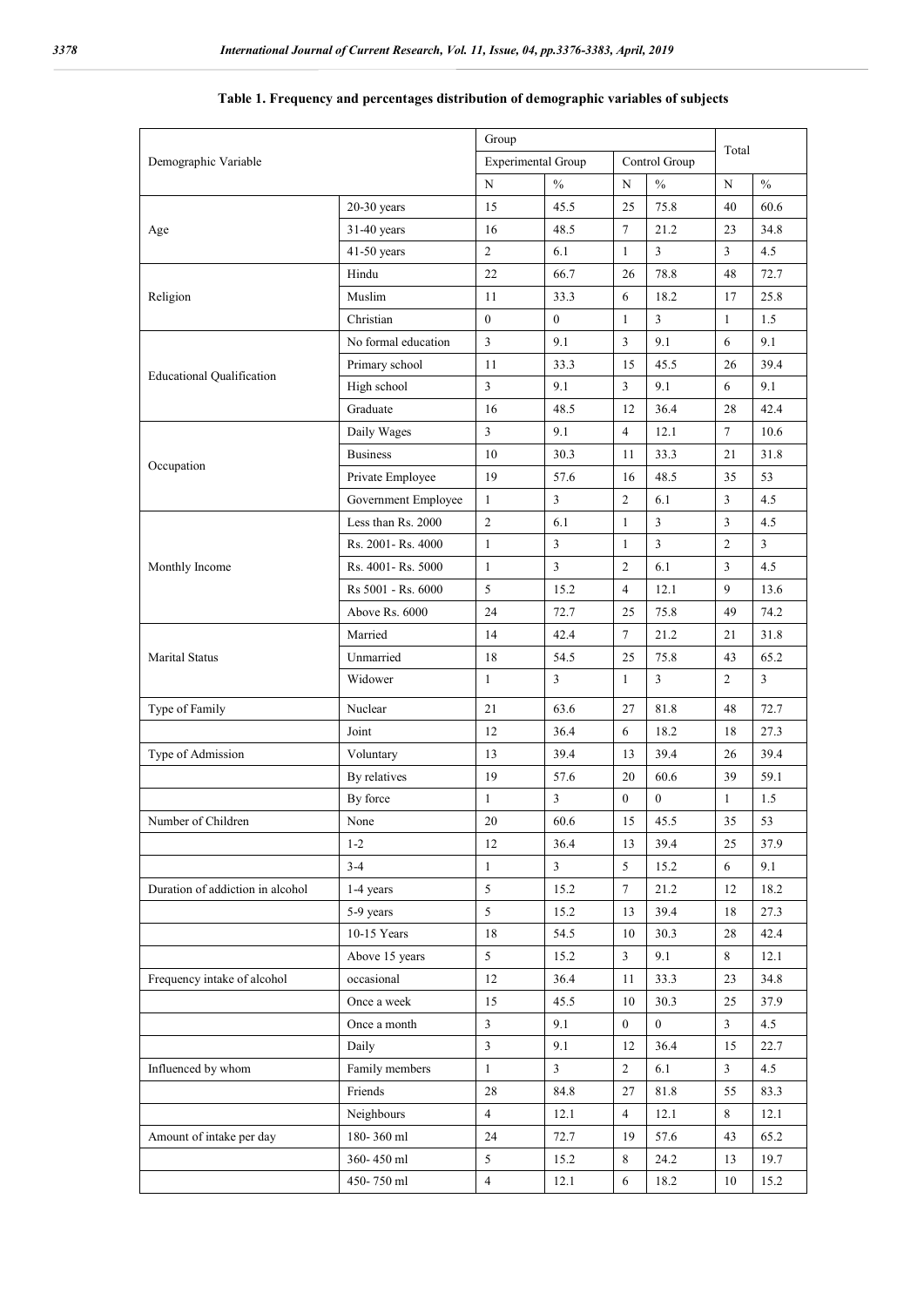

**Figure 1. Assessment of Pre-test level of Depression among the experimental and control group of alcoholic dependents**



**Figure 2. Assessment of Post - test level of Depression among experimental and control group of alcoholic dependents**



**Figure 3. Assessment of Pre - test level of Anxiety among experimental and control group of alcoholic dependents**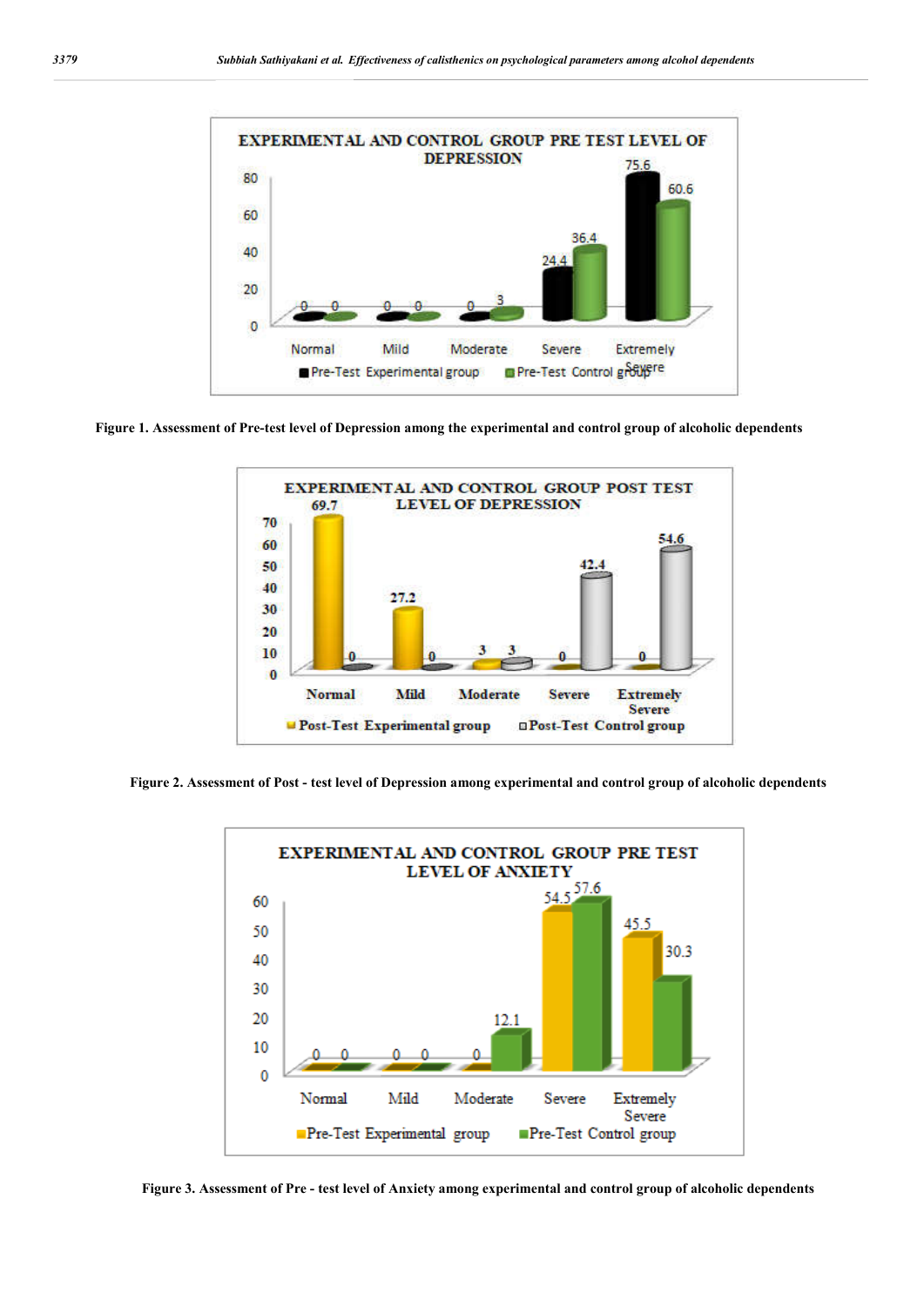





**Figure 5. Assessment of Pre - test level of Stress among experimental and control group of alcoholic dependents**



**Figure 6. Assessment of Post - test level of Stress among experimental and control group of alcoholic dependents**





**Figure 1. Effectiveness of calisthenics intervention level of depression among alcohol dependents between experimental and control groups**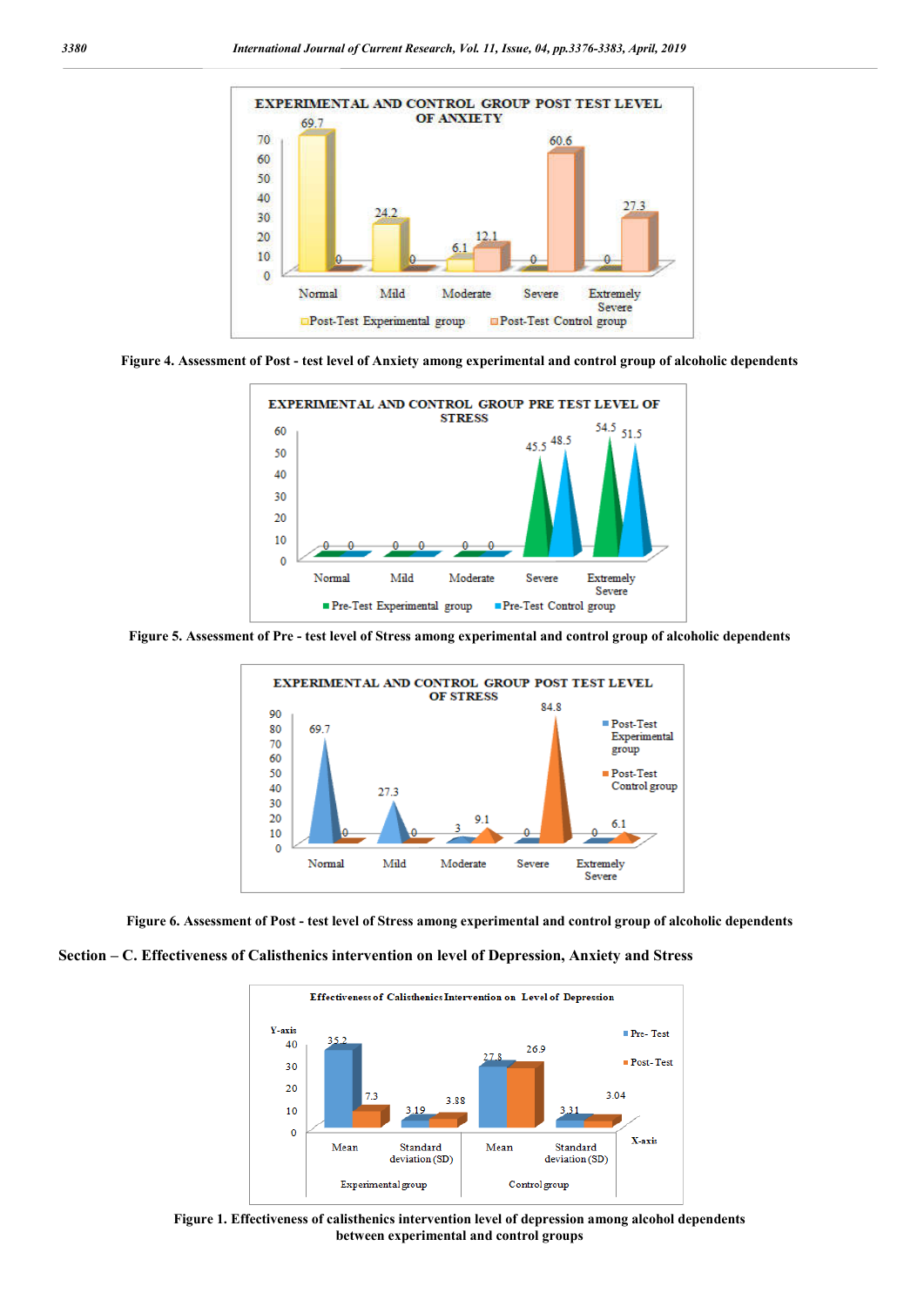

**Figure 2. Effectiveness of calisthenics intervention level of anxiety among alcohol dependents between experimental and control groups**



**Figure 3. Effectiveness of calisthenics intervention level of stress among alcohol dependents between experimental and control groups**





**Figure: 1. Association between the level of depression with age of Alcoholic Dependents**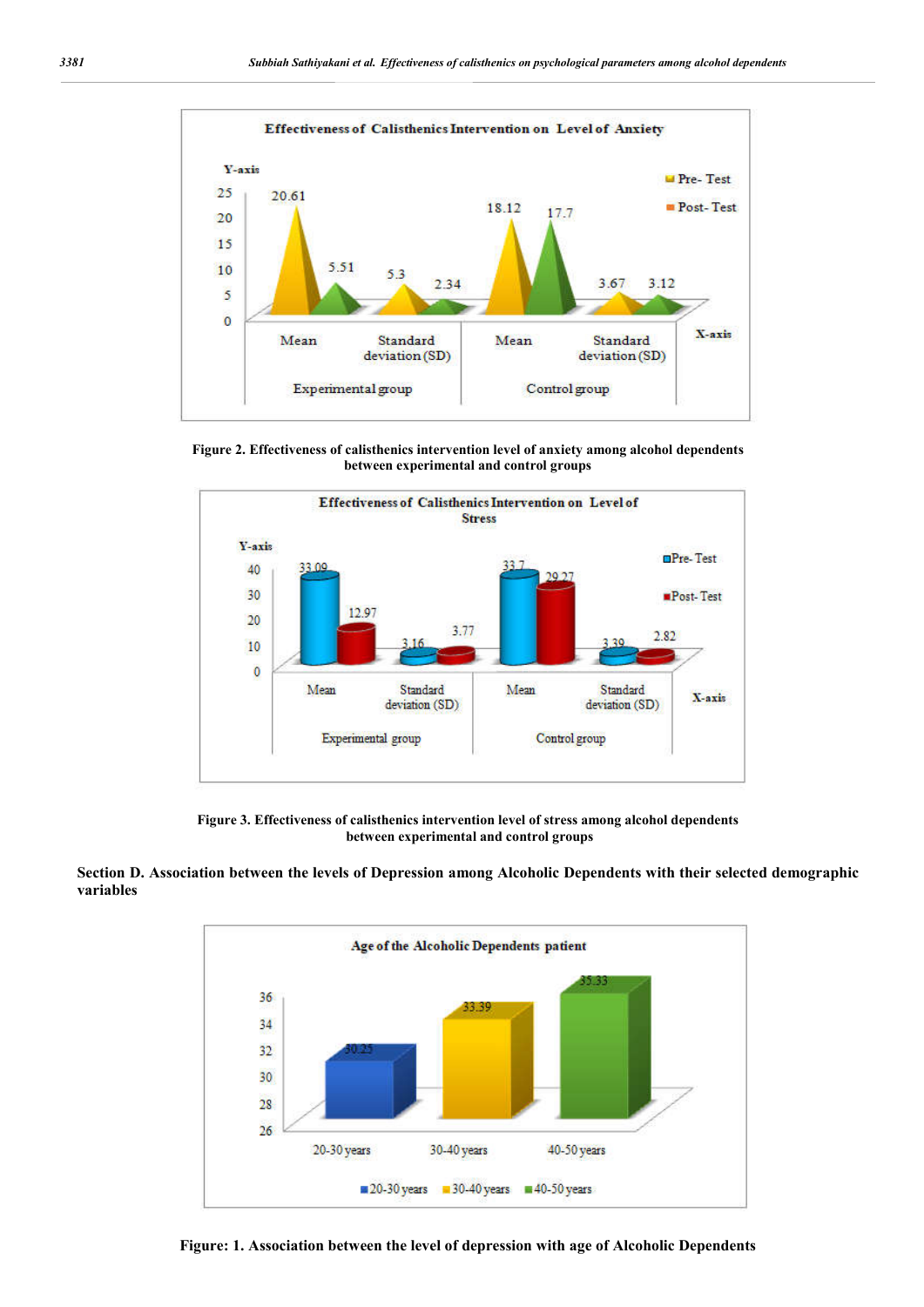respectively and indicates that calisthenics intervention is significantly effective in reducing depression at *P*<0.001. Figure 2: depicts the pre-test 2 the mean and SD value of experimental and Control groups were 20.16, 5.3 and 18.12, 3.67 respectively. In Post-test 2 the mean and SD value of experimental and control groups was 5.51, 2.34 and 17.7, 3.12 respectively and indicates that calisthenics intervention is significantly effective in reducing anxiety at *P*<0.001. Figure 3: shows, the pre-test 3 the mean and SD value of experimental and Control groups were 33.09, 3.16 and 33.7, 3.39 respectively. In Post-test 3 the mean and SD value of experimental and control groups was 12.97, 3.77 and 29.27, 2.82 respectively and indicates that Calisthenics intervention is significantly effective in reducing stress at *P*<0.001.

#### **Section-D**

### **Association between the level of Depression among Alcoholic Dependents with their selected demographic variables**

Figure:1 There is a significant association between the level of depression with selected demographic variables at p < 0.05.which shows that depression was associated with the selected demographic variables such as age of the alcoholic dependent patient with the age group of 20-30 years with 30.25, 31-40 years with 33.39, 41-50 years with 35.33. It shows that increased in the age of the people having more depression than the people of low age group.

## **DISCUSSION**

**The main objective of the present study was to evaluate the effectiveness of Calisthenics on Psychological parameters among Alcohol Dependents with DASS-21 scale:** The posttest level depression mean score (7.3) was significantly less than the pretest level of depression mean score (35.2) by using standard deviation score (3.88) and indicated that Calisthenics exercises is significantly effective in reducing depression at *P*<0.001. The post-test level anxiety mean score (5.51) was significantly less than pretest level of anxiety mean score (20.61) by using standard deviation score (2.34) and indicated that calisthenics intervention is significantly effective in reducing anxiety at *P*<0.001.The post-test level stress mean score (12.97) was less than pretest level of stress mean score (33.09) by using standard deviation score (3.77) and indicated that calisthenics intervention is significantly effective in reducing stress at *P*<0.001. It revealed that the Calisthenics was effective in improving psychological parameters (depression, anxiety and stress) among alcohol dependents. Hence the stated research Hypothesis  $(H_1)$  was accepted i.e. there is a difference in the level of depression, anxiety and stress before and after Calisthenics among alcohol dependents. This finding is supported by Jeyanthi who had conducted an experimental study on effect of selected Calisthenics on quality of sleep and wellbeing among old age people in selected old home at Coimbatore. The samples were selected by simple random sampling and Calisthenics was practiced. Findings showed that Calisthenics had promoted the overall wellbeing and quality of sleep showing the result of (t=18.22,df=58.p<0.05%) (Repository-tnmgrmu.ac.in).

**Another objective of the present study was to associate the level of psychological parameters of alcohol dependents with selected demographic variables:** There was a significant association between the level of depression and stress with selected demographic variables such as age and educational status and duration addiction of the alcohol dependents at p<0.05. The data revealed that there is an association between the level of psychological parameters of alcohol dependents with selected demographic variables at  $p<0.05$ . Hence, the research Hypothesis  $(H<sub>2</sub>)$  was accepted, i.e., there is an association between the psychological parameters of alcohol dependents such as level of depression with age group and stress with educational status and duration of addiction in alcohol.

### **Limitation**

 Inconvenience for doing Calisthenics and meditation and problem solving techniques altered sometimes.

### **Recommendation**

- The study can be done in different groups like aged, students, etc.
- A comparative study can be conducted on primary care givers of alcohol dependents to assess the effectiveness of calisthenics on psychological well-being.
- A descriptive study can be conducted on knowledge and attitude of the alcohol dependents and their care givers regarding calisthenics.
- A study can be carried out to assess the various factors leading to admission of alcohol dependents in to the deaddiction centre.

#### **Conclusion of the Study**

The main study was to assess the effectiveness of Calisthenics on Psychological parameters among Alcohol Dependents at selected de-addiction centre, at Puducherry. This study revealed that the prevalence of Psychological parameters is high among alcohol dependents residing in De-Addiction centre and the post-test median level of Psychological parameters score was lower than pre-test score after administration of the Calisthenics. Thus, this study proved that Calisthenics was effective in promotion of Psychological parameters among Alcohol Dependents. As Calisthenics can be given to alcohol dependents on a regular basis in order to improve their psychological well-being, their caregivers can also practice it whenever possible.

### **REFERENCES**

- Dr. Bimla Kapoor, text book of psychiatric nursing vol-13rd edition, Delhi, kumar publishing house, page no-124-125.
- Elakkuvana Bhaskar Raj, D. DEBR'S mental health (psychiatric) nursing,1st edition, Bangalore, EMMESS Medical publishers, page no. 82,382 - Google Search
- Faulkner G., Biddle S. 2001. Exercise and mental health; It's just not psychology! *J sports sci.,* 19:433-444 doi: 10, 1080/026404101300149384. - Google Search
- Georgakouli K. et al., 2015. Effects of acute exercise on liver function and blood redox status in heavy drinks Exp. Ther. Med.10; 2015-2022 (pmc free article), [ PubMed ]. - Google Search
- Manickam, L.SS. Alcohol dependence; A guideline to counseling, In pastoral counseling (Malayalam) G.Sobhanam (ed), Thiruvananthapuram; women